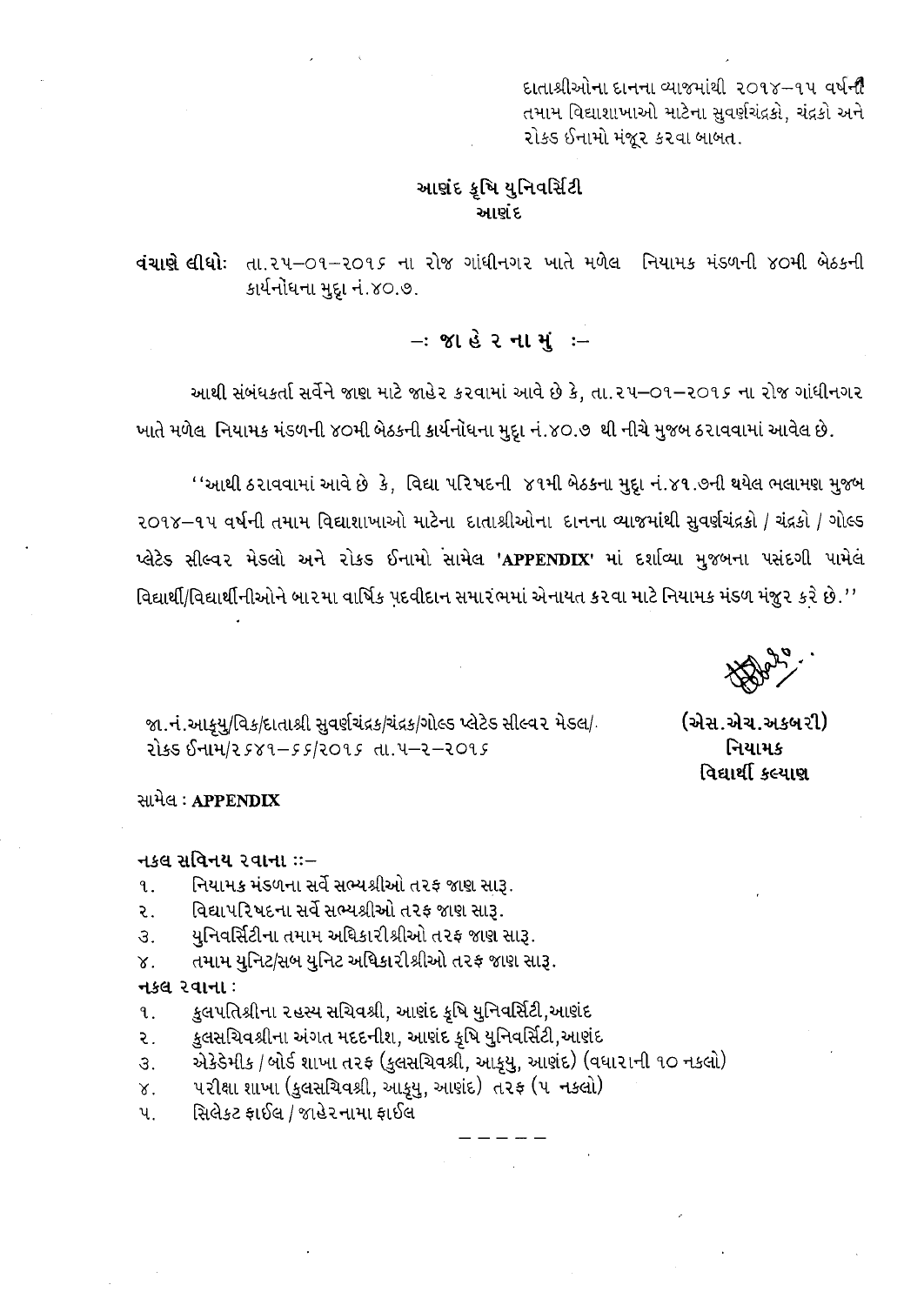<sub>્</sub>જાહે૨નામા ક્રમાંક : આકૃયુ/વિક/દાતાશ્રી સુવર્જ્ઞચંદ્રક/ચંદ્રક/ગોલ્ડ પ્લેટેડ સીલ્વ૨ મેડલ/ રોકડ ઈનામ/૨*૬*૪૧–*૬૬*/૨૦૧*૬* તા.૫–૨–૨૦૧*૬* નું બિડાજ્ઞ

## **APPENDIX**

(1) Statement showing the details of the awarding Gold Medal/Medal/Gold Plated Silver Medal and Cash Prize to the selected students from the Under-Graduate faculties on the occasion of the **Twelth Annual Convocation** for the Academic Year: 2014-15 to be held on 5.2.2016.

| Sr.<br>No.     | Name of the Gold Medal/<br>Medal/Gold Plated Silver | Name of the Selected Student &<br>Registration No. | Detailed information for Gold Medal/Medal/Gold Plated Silver<br>Medal and Cash Prize to be awarded       |
|----------------|-----------------------------------------------------|----------------------------------------------------|----------------------------------------------------------------------------------------------------------|
|                | Medal and Cash Prize and Cash<br>Prize              |                                                    |                                                                                                          |
|                |                                                     |                                                    |                                                                                                          |
|                | DR. RANCHHODBHAI M.                                 | <b>FACULTY OF AGRICULTURE</b>                      |                                                                                                          |
|                | PATEL GOLD MEDAL                                    | <b>TONY KUMAR TOP</b>                              | SECURING HIGHEST CGPA IN THE SUBJECTS OF PLANT                                                           |
|                |                                                     | $(01-0737-2011)$                                   | BREEDING & GENETICS (PBG 2.2, 3.3, 4.4, 5.5, 6.6) AT THE END OF                                          |
| $\overline{2}$ |                                                     |                                                    | EIGHTH SEMESTER B.SC. (HONS.) AGRI. EXAMINATION.                                                         |
|                | DR. RAMJIBHAI M. PATEL                              | <b>GOHIL SAHADEVSINH</b>                           | <b>SECURING</b><br><b>HIGHEST</b><br><b>CGPA</b><br>$\mathbb{N}$<br><b>THE</b><br><b>SUBJECTS</b><br>OF  |
|                | <b>MEDAL</b>                                        | $(01-0669-2011)$                                   | AGRICULTURAL STATISTICS AND RELATED COURSES (MATHS                                                       |
|                |                                                     |                                                    | 1.1, AG. STAT. 1.1, 2.2) AT THE END OF THE EIGHTH SEMESTER                                               |
| 3              |                                                     |                                                    | B.Sc. (HONS.) AGRI. EXAMINATION.                                                                         |
|                | DR. PURACHAND D. MISTRY                             | TONY KUMAR TOP                                     | SECURING HIGHEST CGPA IN THE SUBJECT OF AGRICULTURAL                                                     |
|                | <b>MEDAL</b>                                        | $(01-0737-2011)$                                   | METEOROLOGY AND RELATED COURSE (AG. MET. 2.1) AT THE                                                     |
|                |                                                     |                                                    | END OF THE EIGHTH SEMESTER B.Sc. (HONS.) AGRI.                                                           |
|                |                                                     |                                                    | <b>EXAMINATION.</b>                                                                                      |
| 4              | DR. B.V. MEHTA MEDAL                                | PATEL ARPITA                                       | <b>SECURING</b><br><b>HIGHEST</b><br><b>CGPA</b><br><b>THE</b><br>$\mathbb{N}$<br><b>SUBJECTS</b><br>OF. |
|                |                                                     | <b>ARVINDKUMAR</b>                                 | AGRICULTURAL CHEMISTRY AND SOIL SCIENCE (AG. CHEM.                                                       |
|                |                                                     | $(01-0691-2011)$                                   | 1.1, 2.2, 6.3) AT THE END OF THE EIGHTH SEMESTER B.Sc.                                                   |
|                |                                                     |                                                    | (HONS.) AGRI. EXAMINATION.                                                                               |
| 5.             | DR. M.V. DESAI MEDAL                                | KUGASHIYA KIRANKUMAR                               | SECURING HIGHEST CGPA IN THE SUBJECTS OF PLANT                                                           |
|                |                                                     | <b>GODADBHAI</b>                                   | PATHOLOGY AND RELATED COURSES (PL. PATH. 1.1, 3.2, 5.3, 6.4,                                             |
|                |                                                     | $(01-0675-2011)$                                   | 6.5) AT THE END OF EIGHTH SEMESTER B.Sc.(HONS.) AGRI.                                                    |
|                |                                                     |                                                    | <b>EXAMINATION.</b>                                                                                      |
| 6.             | DR. MRINAL KANTI                                    | <b>BALDANIYA NATUBHAI</b>                          | SECURING HIGHEST OGPA IN THE SUBJECT OF (BIO CHEM. 4.1)                                                  |
|                | CHAKRABORTY MEDAL                                   | PACHABHAI                                          | COURSE AT THE END OF EIGHTH SEMESTER OF B.Sc. (HONS.)                                                    |
|                |                                                     | $(01-0637-2011)$                                   | AGRI. EXAMINATION.                                                                                       |
| 7              | SHRI JASHBHAI J. PATEL                              | <b>GOHIL SAHADEVSINH</b>                           | SECURING HIGHEST COMBINED CGPA IN THE SUBJECTS OF                                                        |
|                | <b>MEDAL</b>                                        | $(01-0669-2011)$                                   | AGRONOMY (AGRON. 6.8, 6.9) COURSE AT THE END OF EIGHTH                                                   |
|                |                                                     |                                                    | SEMESTER B.Sc. (HONS.) AGRI. EXAMINATION.                                                                |

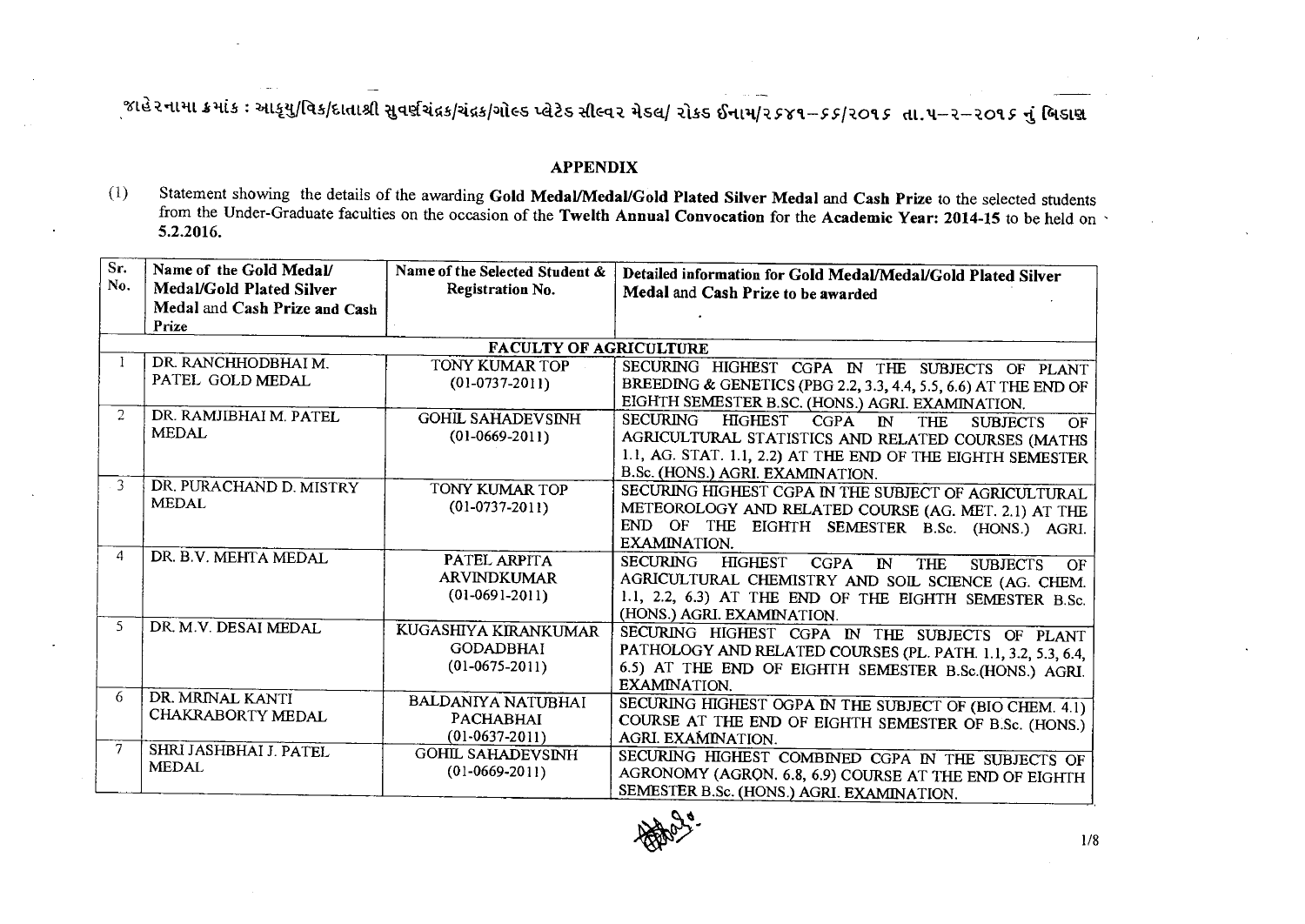| 8             | DR. Z. B. PATEL MEDAL            | KUGASHIYA KIRANKUMAR     | <b>SECURING</b><br>HIGHEST CGPA IN<br><b>THE</b>                                                                    |
|---------------|----------------------------------|--------------------------|---------------------------------------------------------------------------------------------------------------------|
|               |                                  | <b>GODADBHAI</b>         | <b>SUBJECTS</b><br><b>OF</b>                                                                                        |
|               |                                  | $(01-0675-2011)$         | HORTICULTURE (HORT. 1.1, 3.2, 4.3 & 5.4) AT THE END OF THE                                                          |
| 9             | DR. RAVJIBHAI CHHOTABHAI         | KUGASHIYA KIRANKUMAR     | EIGHTH SEMESTER B.Sc. (HONS.) AGRI. EXAMINATION.                                                                    |
|               | PATEL MEDAL                      | <b>GODADBHAI</b>         | SECURING HIGHEST COMBINED CGPA IN THE SUBJECTS OF                                                                   |
|               |                                  |                          | AGRIL. ENTOMOLOGY (AG. ENTO. 3.1, 4.2, 5.3, 6.4) AT THE END                                                         |
| 10            | PROF. H. N. PATEL MEMORIAL       | $(01-0675-2011)$         | OF EIGHTH SEMESTER OF B.Sc. (HONS.) AGRI. EXAMINATION.                                                              |
|               | <b>MEDAL</b>                     | <b>GOHIL SAHADEVSINH</b> | SECURING HIGHEST CGPA IN THE SUBJECTS OF EXTENSION                                                                  |
|               |                                  | $(01-0669-2011)$         | EDUCATION (AG. EXTN. 3.1, 4.2, 5.3, 6.4). AT THE END OF EIGHTH                                                      |
|               |                                  |                          | SEMESTER B.Sc. (HONS) AGRI. EXAMINATION.                                                                            |
| <sup>11</sup> | DR. HARIKAKA MEDAL               | <b>GOHIL SAHADEVSINH</b> | SECURING HIGHEST OGPA IN THE SUBJECT OF AGRICULTURAL                                                                |
|               |                                  | $(01-0669-2011)$         | ENTOMOLOGY (AG. ENTO. 3.1) AT THE END OF EIGHTH                                                                     |
|               |                                  |                          | SEMESTER B.Sc. (HONS) AGRI. EXAMINATION.                                                                            |
| 12            | DR. SURESHBHAIN. PATEL           | KUGASHIYA KIRANKUMAR     | <b>SECURING</b><br>HIGHEST<br><b>CGPA</b><br>$\mathbb{N}$<br><b>THE</b><br><b>SUBJECTS</b><br>OF                    |
|               | MEMORIAL MEDAL                   | <b>GODADBHAI</b>         | AGRICULTURAL ENTOMOLOGY (AG. ENTO. 4.2, 5.3 & 6.4) AT                                                               |
|               |                                  | $(01-0675-2011)$         | THE END OF EIGHTH SEMESTER B.Sc. (HONS) AGRI.                                                                       |
|               |                                  |                          | EXAMINATION.                                                                                                        |
| 13            | SHRI DAHYABHAI AMBALAL           | KUGASHIYA KIRANKUMAR     | <b>SECURING</b><br><b>HIGHEST</b><br><b>CGPA</b><br>$\mathbb{N}$                                                    |
|               | PATEL GOLD MEDAL                 | <b>GODADBHAI</b>         | <b>THE</b><br><b>SUBJECTS</b><br>OF                                                                                 |
|               |                                  | $(01-0675-2011)$         | HORTICULTURE (HORT. 1.1, 3.2, 4.3, 5.4 AND PBG 4.4) AT THE                                                          |
|               |                                  |                          | END OF THE EIGHTH SEMESTER B.Sc. (HONS.) AGRI.<br>EXAMINATION.                                                      |
| 14            | SHRI BABUBHAI JASHBHAI           | KUGASHIYA KIRANKUMAR     |                                                                                                                     |
|               | PATEL SHASHTIPURTI SMRUTI        | <b>GODADBHAI</b>         | SECURING HIGHEST COMBINED CGPA IN THE SUBJECTS OF                                                                   |
|               | <b>GOLD MEDAL</b>                | $(01-0675-2011)$         | AGRONOMY (AGRON 1.1/1.2, 2.3, 3.5, 5.7, 6.8, 6.9) AT THE END OF                                                     |
| 15            | <b>GUJARAT STATE'S FIRST</b>     | <b>GOHIL SAHADEVSINH</b> | EIGHTH SEMESTER B.Sc. (HONS) AGRI. EXAMINATION.                                                                     |
|               | <b>BATCH AGRICULTURAL</b>        | $(01-0669-2011)$         | SECURING HIGHEST OGPA AT THE END OF EIGHTH SEMESTER                                                                 |
|               | <b>GRADUATES' GOLDEN JUBILEE</b> |                          | B.Sc. (HONS) AGRI. EXAMINATION.                                                                                     |
|               | (1960-2010) MEMORIAL GOLD        |                          |                                                                                                                     |
|               | <b>MEDAL</b>                     |                          |                                                                                                                     |
| 16            | SHRI SATYENDRABHAI K.            |                          |                                                                                                                     |
|               | PATEL OF DABHOU GOLD             | <b>GOHIL SAHADEVSINH</b> | <b>SECURING</b><br><b>HIGHEST</b><br><b>CGPA</b><br>$\overline{\mathbb{N}}$<br><b>THE</b><br><b>SUBJECTS</b><br>OF. |
|               | <b>MEDAL</b>                     | $(01-0669-2011)$         | AGRICULTURAL ECONOMICS (AG. ECON 1.1/2.1, 3.2, 4.3, 5.4, 6.5)                                                       |
|               |                                  |                          | AT THE END OF EIGHTH SEMESTER OF B.Sc. (AGRI.)                                                                      |
| 17            |                                  |                          | EXAMINATION.                                                                                                        |
|               | AMERICAN SPRING AND              | KUGASHIYA KIRANKUMAR     | <b>SECURING</b><br><b>HIGHEST</b><br><b>CGPA</b><br>$\mathbb{N}$<br><b>THE</b><br><b>SUBJECTS</b><br>OF.            |
|               | PRESSING WORKS PVT. LTD.,        | <b>GODADBHAI</b>         | AGRICULTURAL ENTOMOLOGY AND PLANT PATHOLOGY (AG.                                                                    |
|               | <b>CASH PRIZE</b>                | $(01-0675-2011)$         | ENTO. 3.1, 4.2, 5.3, 6.4 AND PL. PATH. 1.1, 3.2, 5.3, 6.4, 6.5) AT THE                                              |
|               |                                  |                          | END OF EIGHTH SEMESTER OF B.Sc. (AGRI) EXAMINATION                                                                  |

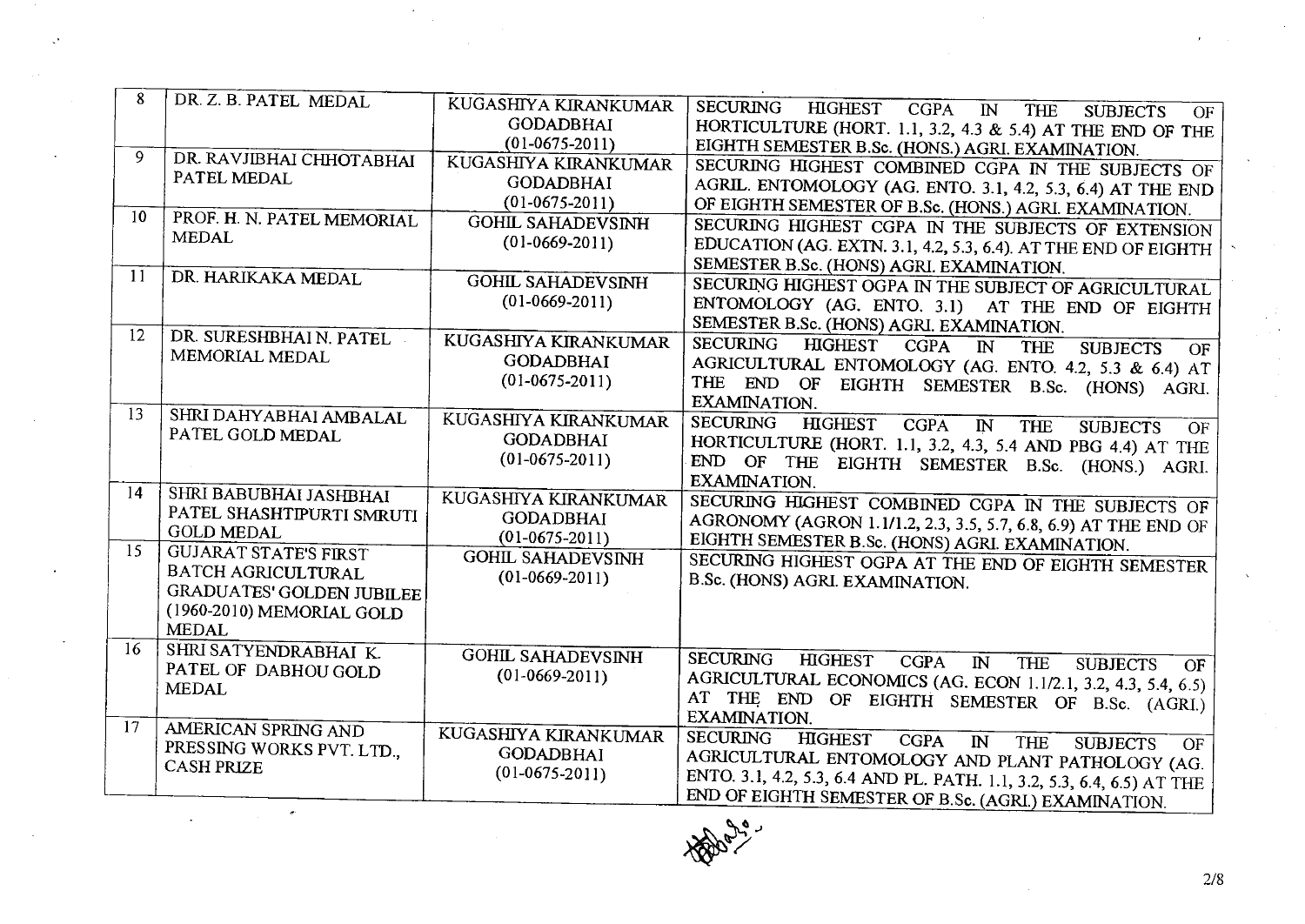| 18             | MEMON TRUST DR. M.D.       | PATEL ARPITA                         |                                                                   |
|----------------|----------------------------|--------------------------------------|-------------------------------------------------------------------|
|                | PATEL CASH PRIZE           |                                      | A GIRL STUDENT SECURING THE FIRST CLASS WITH THE                  |
|                |                            | <b>ARVINDKUMAR</b>                   | MAXIMUM OGPA AT THE END OF EIGHTH SEMESTER OF B.SC.               |
|                |                            | $(01-0691-2011)$                     | (AGRI.) EXAMINATION.                                              |
|                | DR. R. K. SHUKLA MEDAL     | FACULTY OF VETERINARY SCIENCE & A.H. |                                                                   |
|                |                            | ROHIT KUMAR JAISWAL                  | SECURING HIGHEST OGPA AT THE END OF 10th SEMESTER OF              |
|                |                            | $(02 - 0488 - 2010)$                 | B.V.SC. & A.H., DEGREE COURSE EXAMINATION HELD IN JULY            |
| $\overline{2}$ |                            |                                      | 2015.                                                             |
|                | S.J.C. VETERINARY COLLEGE  | ROHIT KUMAR JAISWAL                  | SECURING THE HIGHEST OGPA IN SUBJECTS OF ANATOMY,                 |
|                | ANAND MEDAL                | $(02-0488-2010)$                     | BIOCHEMISTRY, PHYSIOLOGY, PHARMACOLOGY AT THE END                 |
|                |                            |                                      | OF B.V.SC.& A.H. DEGREE COURSE EXAMINATION HELD IN                |
|                |                            |                                      | <b>JULY 2015.</b>                                                 |
| 3              | S.J.C. VETERINARY COLLEGE  | ROHIT KUMAR JAISWAL                  | SECURING THE HIGHEST OGPA IN<br>THE SUBJECTS                      |
|                | ANAND MEDAL                | $(02 - 0488 - 2010)$                 | OF<br>VETERINARY SURGERY, MEDICINE, GYNAECOLOGY &                 |
|                |                            |                                      | VETERINARY PUBLIC HEALTH AT THE END OF B.V.Sc. & A.H.             |
|                |                            |                                      | DEGREE COURSE EXAMINATION HELD IN JULY 2015.                      |
| $\mathbf{4}$   | PROF. M. R. VARIA MEDAL    | ROHIT KUMAR JAISWAL                  | SECURING THE HIGHEST CGPA IN THE SUBJECTS                         |
|                |                            | $(02 - 0488 - 2010)$                 | OF<br>VETERINARY<br>MICROBIOLOGY,                                 |
|                |                            |                                      | PATHOLOGY<br><b>AND</b>                                           |
|                |                            |                                      | PARASITOLOGY AT THE END OF 6 <sup>th</sup> SEMESTER OF B.V.SC. &  |
| 5.             | V.C. DESAI CHARITIES MEDAL | ROHIT KUMAR JAISWAL                  | A.H. DEGREE COURSE EXAMINATION HELD IN JULY 2015.                 |
|                |                            | $(02 - 0488 - 2010)$                 | SECURING HIGHEST OGPA AT THE END OF 10 <sup>th</sup> SEMESTER OF  |
|                |                            |                                      | B.V.SC. & A.H. DEGREE COURSE EXAMINATION HELD IN JULY<br>2015.    |
| 6.             | SMT. RAMABEN B. AVSATTHI   | ROHIT KUMAR JAISWAL                  |                                                                   |
|                | <b>MEDAL</b>               |                                      | SECURING THE HIGHEST CGPA IN THE SUBJECT OF                       |
|                |                            | $(02 - 0488 - 2010)$                 | VETERINARY PARASITOLOGY AT THE END OF 6 <sup>th</sup> SEMESTER OF |
|                |                            |                                      | B.V.SC. & A.H. DEGREE COURSE EXAMINATION HELD IN JULY             |
| 7              | DR. M. N. MANNARI GOLD     |                                      | 2015.                                                             |
|                | <b>MEDAL</b>               | ROHIT KUMAR JAISWAL                  | SECURING HIGHEST CGPA IN THE SUBJECTS OF VETERINARY               |
|                |                            | $(02 - 0488 - 2010)$                 | SURGERY AND RADIOLOGY AT THE END OF 9th SEMESTER OF               |
|                |                            |                                      | B.V.SC. & A.H. DEGREE COURSE EXAMINATION HELD IN JULY             |
| $\mathbf{R}$   |                            |                                      | 2015.                                                             |
|                | IXTH ISVPT - ANAND MEDAL   | ROHIT KUMAR JAISWAL                  | SECURING HIGHEST CGPA IN THE SUBJECTS OF VETERINARY               |
|                |                            | $(02-0488-2010)$                     | PHARMACOLOGY AND TOXICOLOGY AT THE END OF 9th                     |
|                |                            |                                      | SEMESTER OF B.V.SC. & A.H. DEGREE COURSE EXAMINATION              |
|                |                            |                                      | HELD IN JULY 2015.                                                |

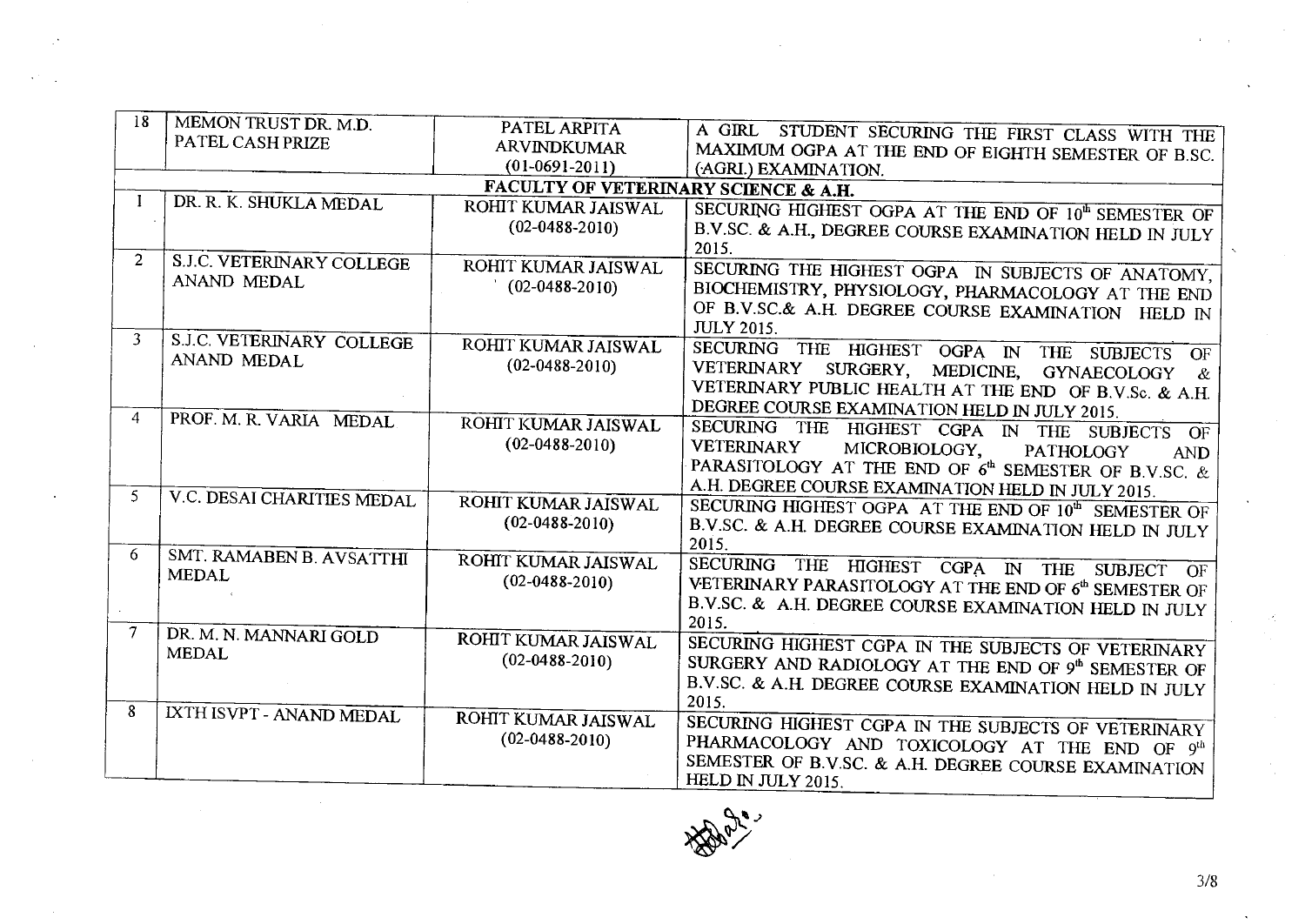| 9               | POSHAK POULTRY & CATTLE         | ROHIT KUMAR JAISWAL             | SECURING HIGHEST CGPA IN THE SUBJECT OF ANIMAL                                                |
|-----------------|---------------------------------|---------------------------------|-----------------------------------------------------------------------------------------------|
|                 | FEED PVT. LTD. SARSA            | $(02 - 0488 - 2010)$            | NUTRITION AT THE END OF 4th SEMESTER OF B.V.SC. & A.H.                                        |
|                 | <b>MEDAL</b>                    |                                 | DEGREE COURSE EXAMINATION HELD IN JULY 2015.                                                  |
| 10 <sup>°</sup> | <b>SHRI SHAILESHBHAI</b>        | ROHIT KUMAR JAISWAL             | SECURING HIGHEST CGPA IN THE SUBJECT OF VETERINARY                                            |
|                 | RAMESHBHAI PATEL, SHAKTI        | $(02-0488-2010)$                | PATHOLOGY AT THE END OF 6 <sup>th</sup> SEMESTER OF B.V.SC. & A.H.                            |
| 11              | GROUP, SARSA GOLD MEDAL         |                                 | DEGREE COURSE EXAMINATION HELD IN JULY 2015.                                                  |
|                 | DR. A.D. DAVE MEDAL             | ROHIT KUMAR JAISWAL             | SECURING HIGHEST CGPA IN THE SUBJECTS OF LIVESTOCK                                            |
|                 |                                 | $(02-0488-2010)$                | PRODUCTION AND MANAGEMENT AT THE END OF 4th                                                   |
|                 |                                 |                                 | SEMESTER OF B.V.SC. & A.H. DEGREE COURSE EXAMINATION                                          |
| 12              | SHRI JIVANLAL G. PARMAR         |                                 | HELD IN JULY 2015.                                                                            |
|                 | GOLD PLATED SILVER MEDAL        |                                 | KUMAR RADHIKA RATHEESH A GIRL STUDENT SECURING HIGHEST OGPA AT THE END OF                     |
|                 |                                 | $(02-0456-2010)$                | 10 <sup>th</sup> SEMESTER OF B.V.SC. & A.H.<br><b>DEGREE</b><br><b>COURSE</b>                 |
|                 |                                 |                                 | EXAMINATION HELD IN JULY 2015.                                                                |
| 13              | DR. K. JANAKIRAMAN              | ROHIT KUMAR JAISWAL             | SECURING HIGHEST OGPA IN THE SUBJECTS OF VETERINARY                                           |
|                 | <b>GOLD PLATED SILVER MEDAL</b> | $(02-0488-2010)$                | PHYSIOLOGY AND BIOCHEMISTRY AT THE END OF 10th                                                |
|                 |                                 |                                 | SEMESTER OF B.V.SC. & A.H. DEGREE COURSE EXAMINATION                                          |
| 14              |                                 |                                 | HELD IN JULY 2015.                                                                            |
|                 | DR. K.N. VYAS                   | ROHIT KUMAR JAISWAL             | SECURING HIGHEST OGPA AT THE END OF 10 <sup>th</sup> SEMESTER OF                              |
|                 | <b>GOLD PLATED SILVER MEDAL</b> | $(02 - 0488 - 2010)$            | B.V.SC. & A.H. DEGREE COURSE EXAMINATION HELD IN JULY                                         |
| 15              | DR. B. P. PANDYA CASH PRIZE     |                                 | 2015.                                                                                         |
|                 |                                 | ROHIT KUMAR JAISWAL             | SECURING HIGHEST CGPA IN THE SUBJECT OF ANIMAL                                                |
|                 |                                 | $(02-0488-2010)$                | NUTRITION AT THE END OF 9th SEMESTER OF B.V.SC. & A.H.                                        |
| 16              | MEMON TRUST DR. N.C. BUCH       |                                 | DEGREE COURSE EXAMINATION HELD IN JULY 2015.                                                  |
|                 | <b>CASH PRIZE</b>               | $(02-0456-2010)$                | KUMAR RADHIKA RATHEESH A GIRL STUDENT SECURING HIGHEST OGPA AT THE END OF<br>10 <sup>th</sup> |
|                 |                                 |                                 | SEMESTER OF B.V.SC. & A.H. DEGREE COURSE                                                      |
| 17              | MEMON TRUST DR. T.N.            |                                 | EXAMINATION HELD IN JULY 2015.                                                                |
|                 | VAISHNAV CASH PRIZE             | $(02-0456-2010)$                | KUMAR RADHIKA RATHEESH A GIRL STUDENT SECURING HIGHEST CGPA IN THE SUBJECT                    |
|                 |                                 |                                 | OF VETERINARY PATHOLOGY AT THE END OF 10th SEMESTER                                           |
|                 |                                 |                                 | OF B.V.SC. & A.H. DEGREE COURSE EXAMINATION HELD IN<br><b>JULY 2015.</b>                      |
|                 |                                 | <b>FACULTY OF DAIRY SCIENCE</b> |                                                                                               |
| $\mathbf{1}$    | <b>BHOGIBHAI V. PATEL MEDAL</b> | PRAJAPATI SOHAMKUMAR            | SECURING HIGHEST CGPA IN ALL THE COURSES OF 7th & 8th                                         |
|                 |                                 | <b>JAYANTIBHAI</b>              | SEMESTERS OF B.TECH. (D.T.) EXAMINATION.                                                      |
|                 |                                 | $(03-0432-2011)$                |                                                                                               |
| $\overline{2}$  | SHETH MANSUKHLAL C.             | <b>ABHISHEK PANWAR</b>          | SECURING HIGHEST CGPA IN DAIRY TECHONOLOGY SUBJECTS                                           |
|                 | DESAI MEDAL                     | $(03-0390-2011)$                | OF B.TECH. (D.T.) DEGREE COURSE EXAMINATION                                                   |

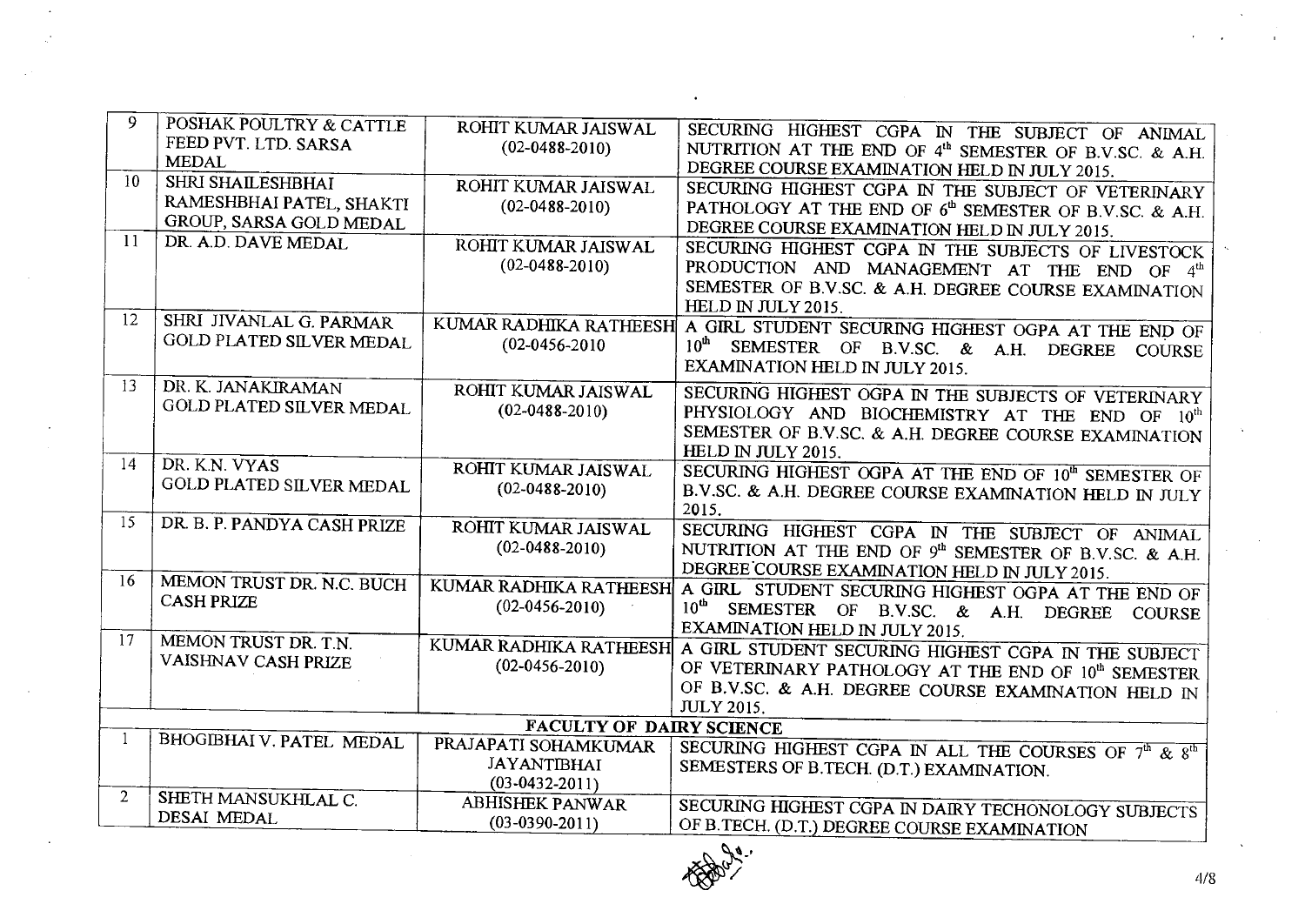| 3                           | SHETH MANSUKHLAL C.       | <b>ABHISHEK PANWAR</b>  | SECURING HIGHEST CGPA IN DAIRY CHEMISTRY SUBJECTS OF       |
|-----------------------------|---------------------------|-------------------------|------------------------------------------------------------|
|                             | <b>DESAI MEDAL</b>        | $(03-0390-2011)$        | B.TECH. (D.T.) DEGREE COURSE EXAMINATION                   |
| 4                           | SHETH MANSUKHLAL C.       | <b>CHANDRASEKHAR B.</b> | SECURING HIGHEST CGPA IN DAIRY MICROBIOLOGY                |
|                             | <b>DESAI MEDAL</b>        | $(03-396-2011)$         | SUBJECTS OF B.TECH. (D.T.) DEGREE COURSE EXAMINATION       |
| $\mathcal{F}_{\mathcal{F}}$ | SHETH MANSUKHLAL C.       | JAYSWAL DHARINKUMAR     | SECURING HIGHEST CGPA IN DAIRY ENGINEERING SUBJECTS        |
|                             | DESAI MEDAL               | <b>BHARATKUMAR</b>      | OF B.TECH. (D.T.) DEGREE COURSE EXAMINATION                |
|                             |                           | $(03 - 0408 - 2011)$    |                                                            |
| 6                           | SHRIMATI TARABEN          | <b>ABHISHEK PANWAR</b>  | SECURING HIGHEST CGPA IN DAIRY TECHNOLOGY SUBJECT          |
|                             | MAGANLAL KHATRI MEDAL     | $(03-0390-2011)$        | OF B.TECH. (D.T.) DEGREE COURSE EXAMINATION.               |
| $\tau$                      | DR. JASHBHAI              | <b>ABHISHEK PANWAR</b>  | SECURING HIGHEST OGPA AT THE END OF 8th SEMESTER OF        |
|                             | RANCHHODBHAI PATEL        | $(03-0390-2011)$        | B.TECH. (D.T.) DEGREE COURSE EXAMINATION                   |
|                             | <b>MEDAL</b>              |                         |                                                            |
| 8                           | SMT. KAPILABEN BABUBHAI   | JAYSWAL DHARINKUMAR     | SECURING HIGHEST CGPA IN DAIRY ENGINEERING SUBJECT OF      |
|                             | PATEL MEDAL               | <b>BHARATKUMAR</b>      | B.TECH. (D.T.) DEGREE COURSE EXAMINATION                   |
|                             |                           | $(03-0408-2011)$        |                                                            |
| 9                           | SHRI SHANKARLAL RATILAL   | <b>ABHISHEK PANWAR</b>  | SECURING HIGHEST CGPA IN DAIRY ENGINEERING SUBJECT OF      |
|                             | <b>SHAH MEDAL</b>         | $(03-0390-2011)$        | B:TECH. (D.T.) DEGREE COURSE EXAMINATION UP TO THE         |
|                             |                           |                         | <b>FOURTH SEMESTER</b>                                     |
| 10                          | SHRI R. J. PATEL MEDAL    | <b>ABHISHEK PANWAR</b>  | SECURING HIGHEST CGPA IN DAIRY BUSINESS MANAGEMENT         |
|                             |                           | $(03-0390-2011)$        | SUBJECT OF B.TECH. (D.T.) DEGREE COURSE.                   |
| $\overline{11}$             | SHRI KANUBHAI             | SADHU BHOOMIKABEN       | GIRL STUDENT OF B.TECH. (D.T.) SECURING HIGHEST OGPA IN    |
|                             | CHHOTABHAI PATEL MEDAL    | PRAVINCHANDRA           | ALL SUBJECT OF B.TECH. (D.T.) DEGREE COURSE.               |
|                             |                           | $(03-0438-2011)$        |                                                            |
| 12                          | SHRESHTH MILK -           | <b>ABHISHEK PANWAR</b>  | SECURING HIGHEST CGPA IN ALL THE SUBJECTS OFFERED BY       |
|                             | GAMDIWALA DAIRY MEDAL     | $(03-0390-2011)$        | THE DAIRY TECHONOLOGY DEPARTMENT UP TO THE END OF          |
|                             |                           |                         | 8 <sup>th</sup> SEMESTER OF B.TECH. (D.T.) DEGREE COURSE.  |
| 13                          | SHRI INDUBHAI .R. PATEL   | CHANDRASEKHAR B.        | SECURING HIGHEST CGPA IN ALL THE SUBJECT OFFERED BY        |
|                             | <b>MEDAL</b>              | $(03-396-2011)$         | THE DAIRY MICROBIOLOGY DEPARTMENT UPTO THE END OF          |
|                             |                           |                         | 8 <sup>th</sup> SEMESTER OF B. TECH. (D.T.) EXAMINATION    |
| 14                          | B.TECH.(DAIRY TECHNOLOGY- | <b>ABHISHEK PANWAR</b>  | SECURING HIGHEST CGPA IN DAIRY CHEMISTRY SUBJECT           |
|                             | 1995 BATCH) GOLD PLATED   | $(03-0390-2011)$        | UPTO THE END OF 8 <sup>th</sup> SEMESTER OF B.TECH. (D.T.) |
| 15                          | <b>SILVER MEDAL</b>       |                         | EXAMINATION.                                               |
|                             | MEMON TRUST DR. B.M.      | SADHU BHOOMIKABEN       | A GIRL STUDENT SECURING HIGHEST OGPA AT THE END OF 8th     |
|                             | PATEL CASH PRIZE          | <b>PRAVINCHANDRA</b>    | SEMESTER OF B. TECH. (D.T.) EXAMINATION                    |
|                             |                           | $(03-0438-2011)$        |                                                            |

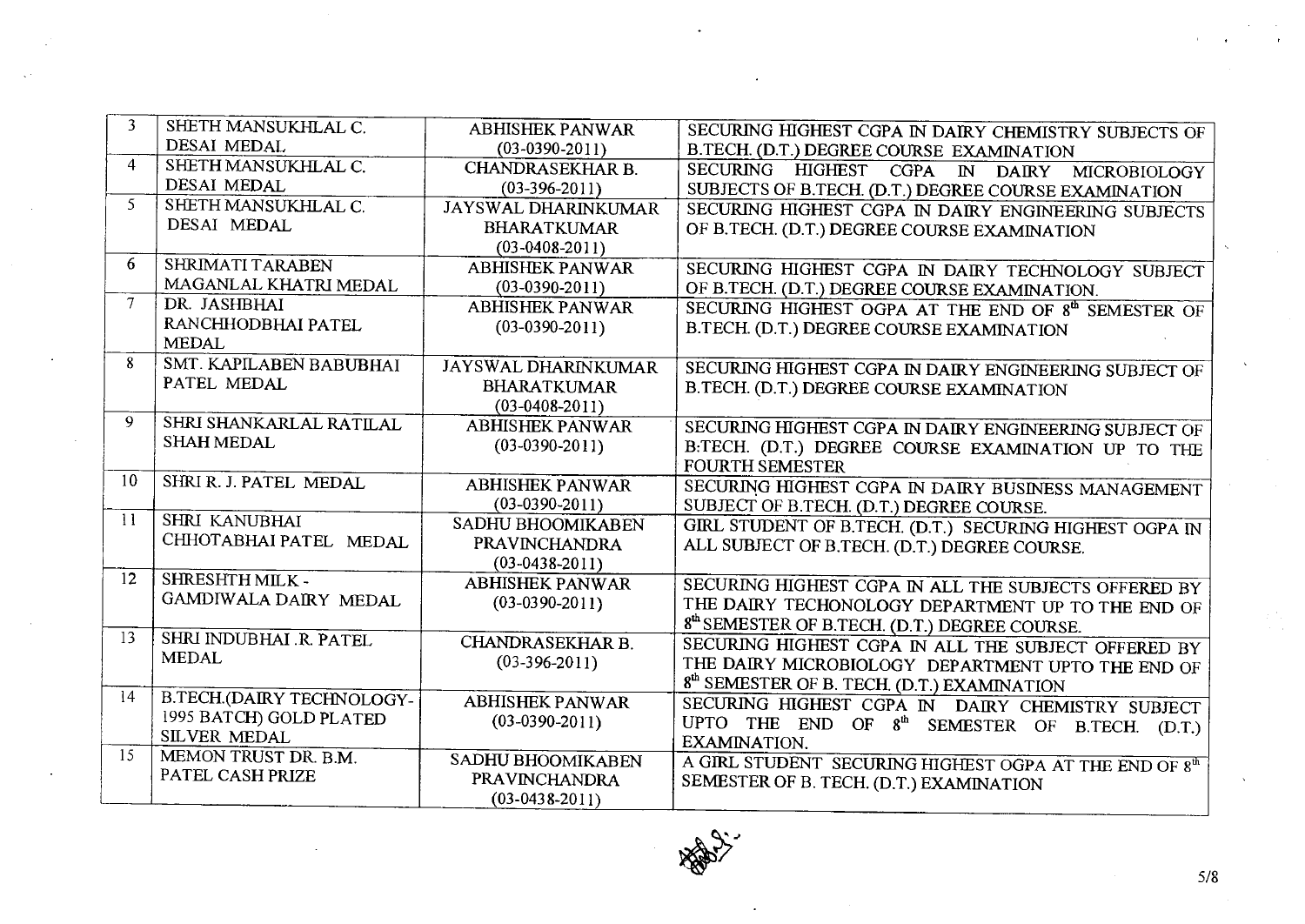| 16             | MEMON TRUST DR. V. KURIEN        | SADHU BHOOMIKABEN                              |                                                                                |
|----------------|----------------------------------|------------------------------------------------|--------------------------------------------------------------------------------|
|                | <b>CASH PRIZE</b>                |                                                | A GIRL STUDENT SECURING HIGHEST CGPA IN DAIRY                                  |
|                |                                  | PRAVINCHANDRA                                  | TECHNOLOGY SUBJECT UPTO THE END OF 8 <sup>th</sup> SEMESTER OF B.              |
| 17             |                                  | $(03-0438-2011)$                               | TECH. (D.T.) EXAMINATION                                                       |
|                | SHRI RAMANBHAI                   | <b>ABHISHEK PANWAR</b>                         | SECURING HIGHEST CGPA IN ALL DAIRY<br><b>BUSINESS</b>                          |
|                | DAHYABHAI PATEL OF               | $(03-0390-2011)$                               | MANAGEMENT SUBJECTS UPTO THE END OF 8th SEMESTER OF                            |
|                | VAGHASI CASH PRIZE               |                                                | B. TECH. (D.T.) EXAMINATION                                                    |
|                |                                  |                                                | FACULTY OF FOOD PROCESSING TECHNOLOGY AND BIO-ENERGY                           |
|                | PROFESSOR S.C. BOSE              | HARSHE PRUTHA DEEPAK                           | SECURING HIGHEST OGPA UPTO THE END OF 8 <sup>th</sup> SEMESTER OF              |
|                | SIRIPURAPU GOLD MEDAL            | $(07-0069-2011)$                               | B. TECH. (FPT) EXAMINATION.                                                    |
| $\overline{2}$ | MEMON TRUST DR. K.M.             | HARSHE PRUTHA DEEPAK                           |                                                                                |
|                | MUNSHI CASH PRIZE                |                                                | A GIRLS' STUDENTS SECURING HIGHEST OGPA UPTO THE END                           |
|                |                                  | $(07-0069-2011)$                               | OF 8 <sup>th</sup> SEMESTER OF B. TECH. (FPT) EXAMINATION                      |
|                | SHRI VENKATA SUBBAIAH            |                                                | FACULTY OF AGRICULTURAL ENGINEERING & TECHNOLOGY                               |
|                |                                  | <b>SANDEEP KUMAR</b>                           | SECURING HIGHEST OGPA UP TO THE END OF 8 <sup>th</sup> SEMESTER OF             |
|                | SIRIPURAPU MEMORIAL              | $(05-0125-2011)$                               | B.TECH (AGRIL.ENGG.) EXAMINATION.                                              |
|                | <b>GOLD MEDAL</b>                |                                                |                                                                                |
| $\mathcal{P}$  | <b>INDIAN TRADING CASH PRIZE</b> | <b>SANDEEP KUMAR</b>                           | SECURING HIGHEST CGPA IN THE SUBJECTS OF FMP<br>UP TO                          |
|                | (FMP SUBJECTS)                   | $(05-0125-2011)$                               | THE END OF 8 <sup>th</sup> SEMESTER OF B.TECH (AGRIL. ENGG.)                   |
|                |                                  |                                                | EXAMINATION.                                                                   |
| $\mathbf{3}$   | ORNATE GODHRA CASH PRIZE         | SANKETKUMAR BARNAWAL                           |                                                                                |
|                | (SWE SUBJECTS)                   | $(05-0124-2011)$                               | SECURING HIGHEST CGPA IN THE SUBJECTS OF SWE UP TO THE                         |
|                |                                  |                                                | END OF<br>$-8th$<br>SEMESTER OF B.TECH (AGRIL. ENGG.)                          |
| 4              | ORNATE GODHRA CASH PRIZE         |                                                | EXAMINATION.                                                                   |
|                | (APE SUBJECTS)                   | <b>SANDEEP KUMAR</b>                           | SECURING HIGHEST CGPA IN THE SUBJECTS OF APE UP TO THE                         |
|                |                                  | $(05-0125-2011)$                               | END.<br>8 <sup>th</sup><br>OF<br><b>SEMESTER</b><br>OF B.TECH<br>(AGRIL.ENGG.) |
|                |                                  |                                                | EXAMINATION.                                                                   |
|                |                                  | FACULTY OF AGRICULTURAL INFORMATION TECHNOLOGY |                                                                                |
|                | DESIGNTECH SYSTEMS               | <b>MODH RIFALIBEN</b>                          | SECURING HIGHEST CGPA IN (AIT-622) SPSS MATLAB AND                             |
|                | <b>GOLD MEDAL</b>                | KAMLESHBHAI                                    | KNOWLEDGE DISCOVERY SUBJECTS UP TO THE END OF 8th                              |
|                |                                  | $(06-0077-2011)$                               | SEMESTER OF B.TECH (AIT) EXAMINATION.                                          |
|                |                                  |                                                |                                                                                |

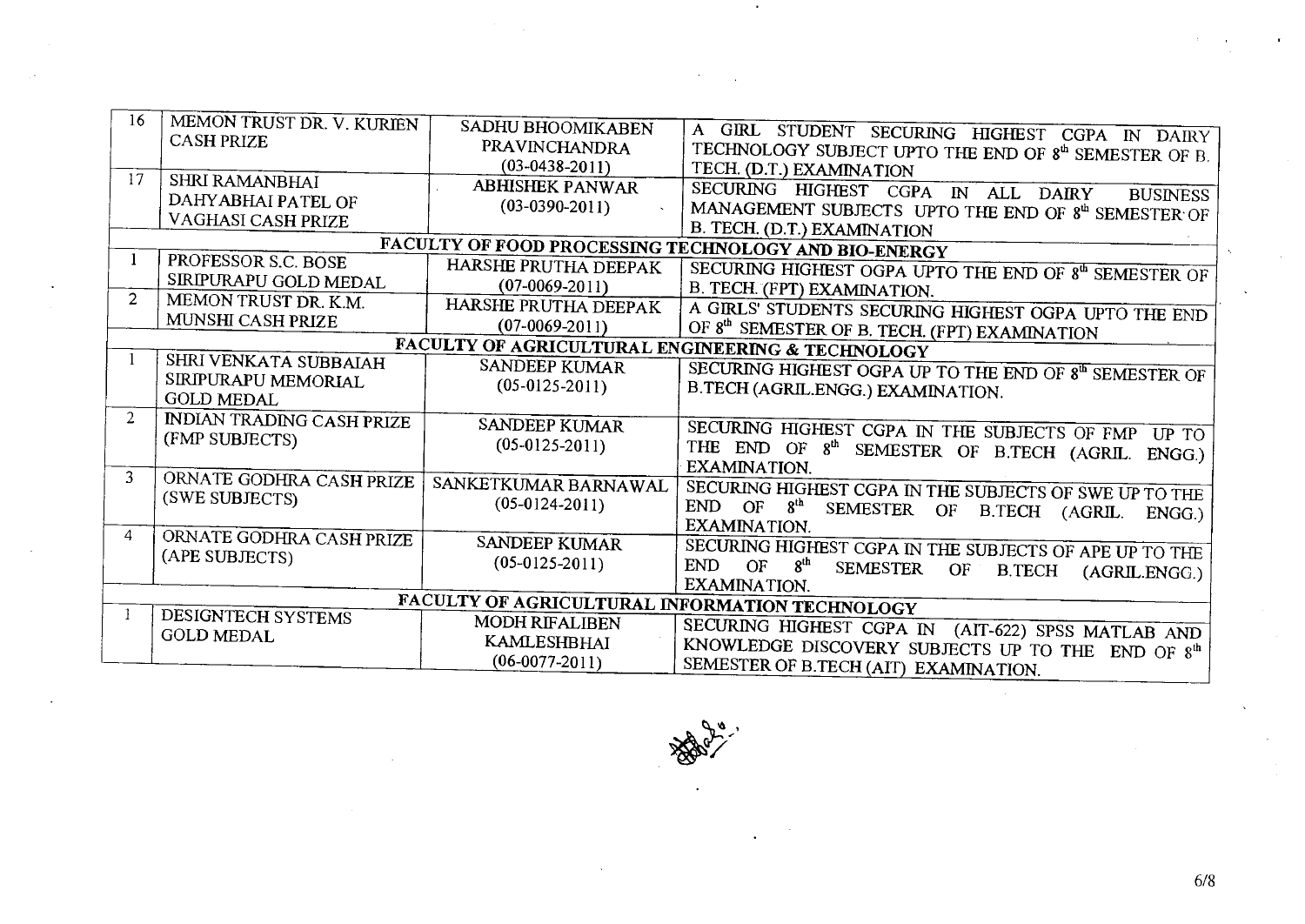(2) Statement showing the details of the awarding Gold Medal/Medal/Gold Plated Silver Medal and Cash Prize to the selected students from the Post-Graduate faculties on the occasion of the Twelth Annual Convocation for the

| Sr.            | Name of the Gold Medal/           | Name of the Selected Student &         | Detailed information for Gold Medal/Medal/Gold Plated Silver             |
|----------------|-----------------------------------|----------------------------------------|--------------------------------------------------------------------------|
| No.            | Medal/Gold Plated Silver          | Registration No.                       | Medal and Cash Prize to be awarded                                       |
|                | Medal and Cash Prize and          |                                        |                                                                          |
|                | <b>Cash Prize</b>                 |                                        |                                                                          |
|                |                                   | <b>FACULTY OF AGRICULTURE</b>          |                                                                          |
| $\mathbf{1}$   | DR. C. B. SHAH MEDAL              | <b>HANSA LAKHARAN</b>                  | BEST POST-GRADUATE STUDENT IN THE<br>SUBJECT OF                          |
|                |                                   | $(04-2122-2013)$                       | AGRONOMY AT THE M.Sc. (AGRI.) EXAMINATION (1.12.2014 to<br>30.11.2015    |
| $\overline{2}$ | DR. DAVABHAI JETHABHAI            | PANDYA JANKI PINAKINBHAI               | BEST POST-GRADUATE STUDENT IN THE SUBJECT OF PLANT                       |
|                | PATEL MEDAL                       | $(04-2152-2013)$                       | PATHOLOGY AT THE M.Sc. (AGRI.) EXAMINATION (1.12.2014 to                 |
|                |                                   |                                        | 30.11.2015)                                                              |
| 3              | DR. DAVABHAI JETHABHAI            | <b>TULIKA SINGH</b>                    | BEST POST-GRADUATE STUDENT IN THE SUBJECT OF                             |
|                | PATEL MEDAL                       | $(04-1665-2011)$                       | NEMATOLOGY AT THE Ph.D. (AGRI.) EXAMINATION (1.12.2014                   |
|                |                                   |                                        | to 30.11.2015)                                                           |
| 4              | SHRI S V DESAI MEDAL              | PRAJAPATI HEMANTKUMAR                  | BEST POST-GRADUATE STUDENT IN THE SUBJECT OF PLANT                       |
|                |                                   | <b>NAVINBHAI</b>                       | PATHOLOGY AT THE M.Sc. (AGRI.) EXAMINATION (1.12.2014 to                 |
| 5.             | DR. DIWAKAR R. PATEL              | $(04-1916-2012)$                       | 30.11.2015)                                                              |
|                | <b>MEDAL</b>                      | ASAMADI MAHENDIHUSEN                   | BEST POST-GRADUATE RESEARCH WORK FROM SUBJECTS OF                        |
|                |                                   | <b>GULAMHUSEN</b>                      | OF PLANT<br>BIOTECHNOLOGY AT<br><b>THE</b><br>M.Sc.<br>(AGRI.)           |
| 6              | DR. C.A. PATEL CASH PRIZE         | $(04-1828-2012)$<br>SOUMI MUKHOPADHYAY | EXAMINATION (1.12.2014 to 30.11.2015)                                    |
|                |                                   | $(04 - 2195 - 2013)$                   | BEST POST-GRADUATE STUDENT IN THE SUBJECT OF SOIL                        |
|                |                                   |                                        | SCIENCE AND AGRICULTURAL CHEMISTRY AT THE M.Sc.                          |
|                |                                   | <b>FACULTY OF DAIRY SCIENCE</b>        | (AGRI.) EXAMINATION (1.12.2014 to 30.11.2015)                            |
|                | DR. R.S. SHARMA                   | CHAUDHARI PRIYANKABEN                  | BEST POST-GRADUATE STUDENT IN THE SUBJECT OF DAIRY                       |
|                | <b>GOLD MEDAL</b>                 | <b>RAMESHBHAI</b>                      | <b>CHEMISTRY</b><br>AT<br><b>THE</b><br>M.TECH.<br>(DAIRY)<br>CHEMISTRY) |
|                |                                   | $(04 - 2246 - 2013)$                   | EXAMINATION (1.12.2014 to 30.11.2015)                                    |
| $\overline{2}$ | SHRI KAMENDU C.                   | PANCHAL KALPAK                         | BEST POST-GRADUATE STUDENT IN THE SUBJECT OF DAIRY                       |
|                | VASAVADA MEMORIAL                 | MAHENDRAKUMAR                          | MICROBIOLOGY AT THE M.TECH. (DAIRY MICROBIOLOGY)                         |
|                | <b>MEDAL</b>                      | $(04-2256-2013)$                       | EXAMINATION (1.12.2014 to 30.11.2015)                                    |
| 3              | SHRI KAMENDU C.                   | <b>CHAUHAN RASHMI RUPSINH</b>          | BEST POST-GRADUATE STUDENT IN THE SUBJECT OF M.TECH.                     |
|                | VASAVADA MEMORIAL<br><b>MEDAL</b> | $(04-2248-2013)$                       | IN<br><b>DAIRY</b><br>ENGINEERING AT<br><b>THE</b><br>M.TECH.<br>(DAIRY  |
|                |                                   |                                        | ENGINEERING) EXAMINATION (1.12.2014 to 30.11.2015)                       |

7/8